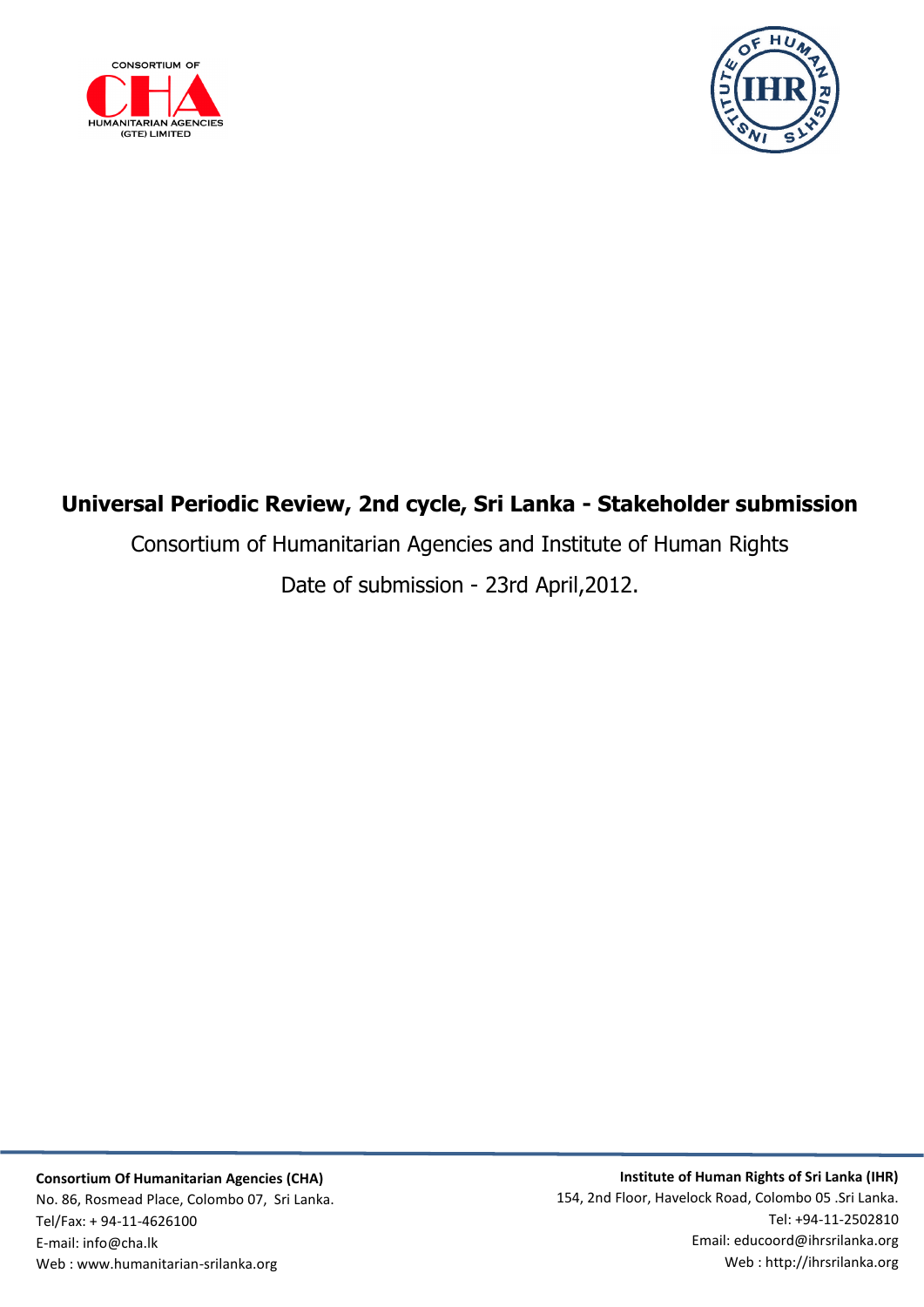- 1. The submission is by the Consortium of Humanitarian Agencies ,(CHA) and THE INSTITUTE OF HUMAN RIGHTS(IHR) two institutions working directly with citizens seeking access to justice claims to entitlements including those affected by man made and/or natural disasters alongside contributions of Sajeeva Samaranayake LL.B, LL.M, Attorney at Law, in a personal, voluntary capacity and as well as an independent expert on the NHRAP. The principal contact person for the submission is Jeevan Thiagarajah, 86, Rosmead Place, Colombo 7,Sri Lanka, email-execdir@cha.lk.tel: 94-11.2695959.
- 2. The Consortium of Humanitarian Agencies (GTE) Limited is registered as a NGO with the National Secretariat of Nongovernmental Organizations in the Ministry of Social Services and under the Companies Act No.31 of 1980. CHA's- prioritises human security for underserved regions and people. i.e. 'to secure dignity of life for all' by directly assisting, representing, advocating, educating and empowering national and local stakeholders and members of communities of concern on issues related to peace, development, and human rights. THE INSTITUTE OF HUMAN RIGHTS OF SRI LANKA IHR is an independent, non-profit, non –governmental organization incorporated on the 7th of March 1994, under the provisions of the Companies Act No: 17 of 1982 and registered with the Department of Social Services. From their inception in 1994, they have been serving and educating the public at a national level, in an effort to achieve their vision of establishment of an environment in which human rights are secured and protected.
- 3. The submission refers to selected pledges, recommendations supported by the SUR and one rejected recommendation at the UPR in May, 2008 and the implementation of the accepted recommendations and the developments of the human rights situation in the State under review.

## Assessment of the human rights situation in the country, including positive developments and challenges faced by the country

- 4. The SuR has after a three year effort, a National action Plan approved by the Cabinet of Ministers for a period ending 2016, for Protection and Promotion of Human Rights in the Country with eight thematic areas drafted by ten committees consisting of representatives from Government, civil society and experts in thematic areas. The Action Plan read with related issues form the core of interventions on human Rights with related reasons and represents contemporary concerns and serves introduce our submission. A summary of selected areas with related interventions include:
- 5 a. Civil and Political Rights

Responding to our international human rights obligations, a cabinet sub committee is mooted to review the draft Bill of Rights, enhance awareness, review syllabuses and monitor; amending standing orders of Parliament to allow public to comment on Bills through a website; establishing a standard procedure for civic and stakeholder consultation in developing national laws and policies; a complete revisit of the powers and functions of the Human Rights Commission to improve and strengthen it; a range of measures to safeguard right to life including of suspects in custody including bringing on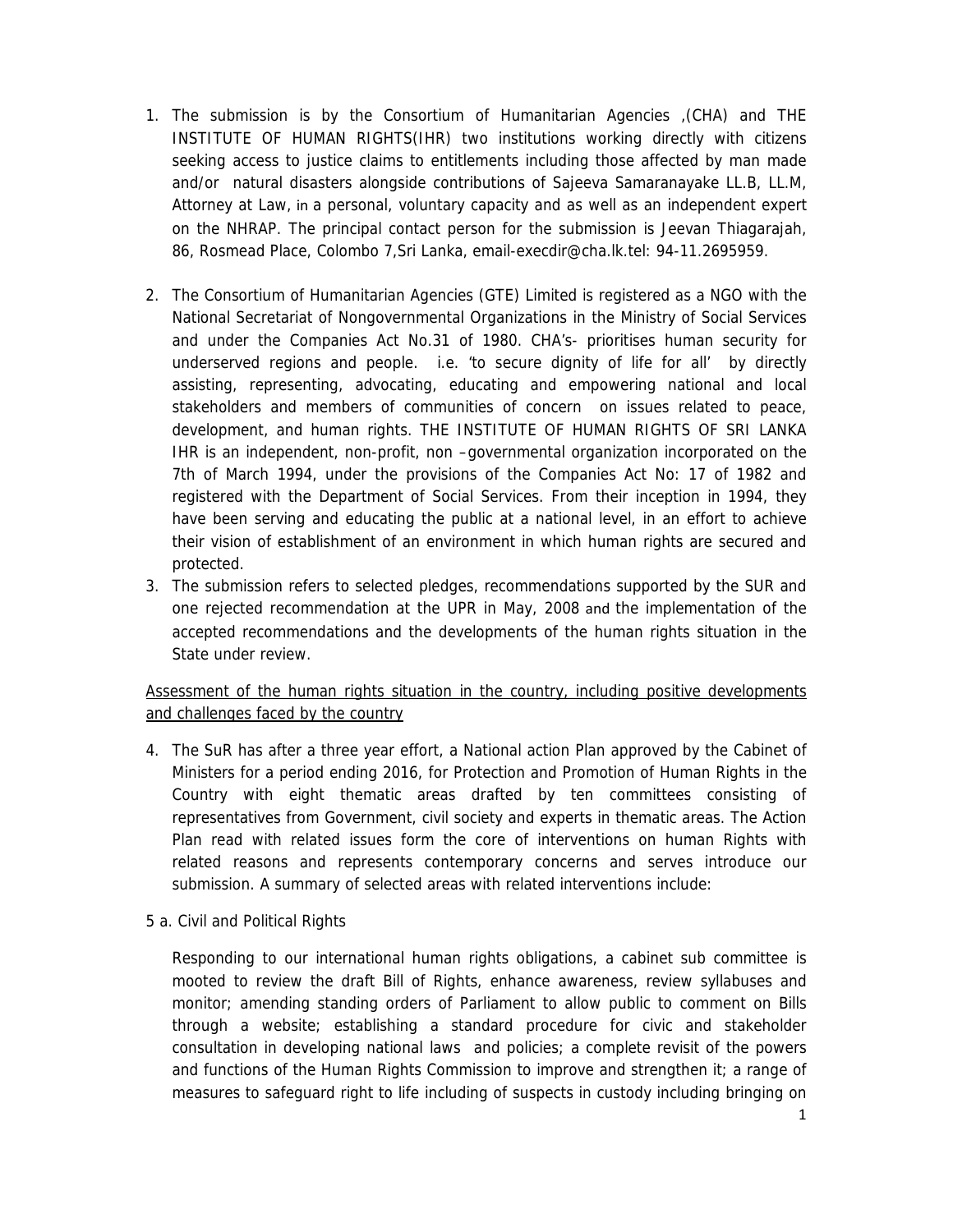personal liability for OIC's; introduction of Duty Attorney scheme improving conditions of detention; reviewing official secrets act, establishment code and circulars in the context of Freedom Expression; ensuring proper attention and ethical response to those seeking access to Justice/legal assistance curbing exploitation and unethical conduct by legal profession.

5b. Economic and Social Rights

Equal access to quality of education for children with disabilities; quality education in all schools; addressing inequitable access to quality health care; ensuring sustainable supply of water for all; employment and equal opportunities; safeguarding cultural rights; language rights; supporting single parenting households and persons with disabilities and submission of a National Anti Corruption Action Plan.

5c. Prevention of Torture

Ensuring rules do not inadvertently promote torture such as section 27 of Evidence Ordinance; improving standards of medico legal work; implementation of zero tolerance policy; effective monitoring of torture investigations and preventive measures; addressing impunity and reduction of space for those who commit torture; special protection for women and children; rehabilitation and reparation; protection from torture of our nationals overseas.

5d. Rights of Women

Improving their health; economic empowerment; enhancing access to employment; address violence against women by, among other measures, proper implementation of the Prevention of Domestic Violence Act; targeting a 30% minimum representation of women in Parliament, Provincial Councils and local authorities; elimination of discriminatory laws including specifically the Land Development Ordinance and the Vagrants Ordinance; assisting those affected by conflict.

5e. Labour Rights and Migrant workers

Occupational safety; enforcement and prohibition of underage employment; effective protection of persons in informal sector; ensuring equal pay for work of equal value; implementation of National Policy on Migration; migrant worker protection in receiving countries; ensure accountability of those found trafficking; rehabilitation and reintegration of returning migrant workers; right to vote of migrant workers; upgrading migrant worker skills; promoting participation and giving effect to UN Convention on the Rights of All Migrant Workers and Their Families nationally.

5f. Rights of Children

Ensuring Health and Nutrition; children in need of protection and care; protection from pornography and trafficking; adolescent health and wellbeing; early childhood care and development (ECCD); ensuring equality and accessible education for all; elimination of child labour; alternative care including foster care; ensuring best interest of children in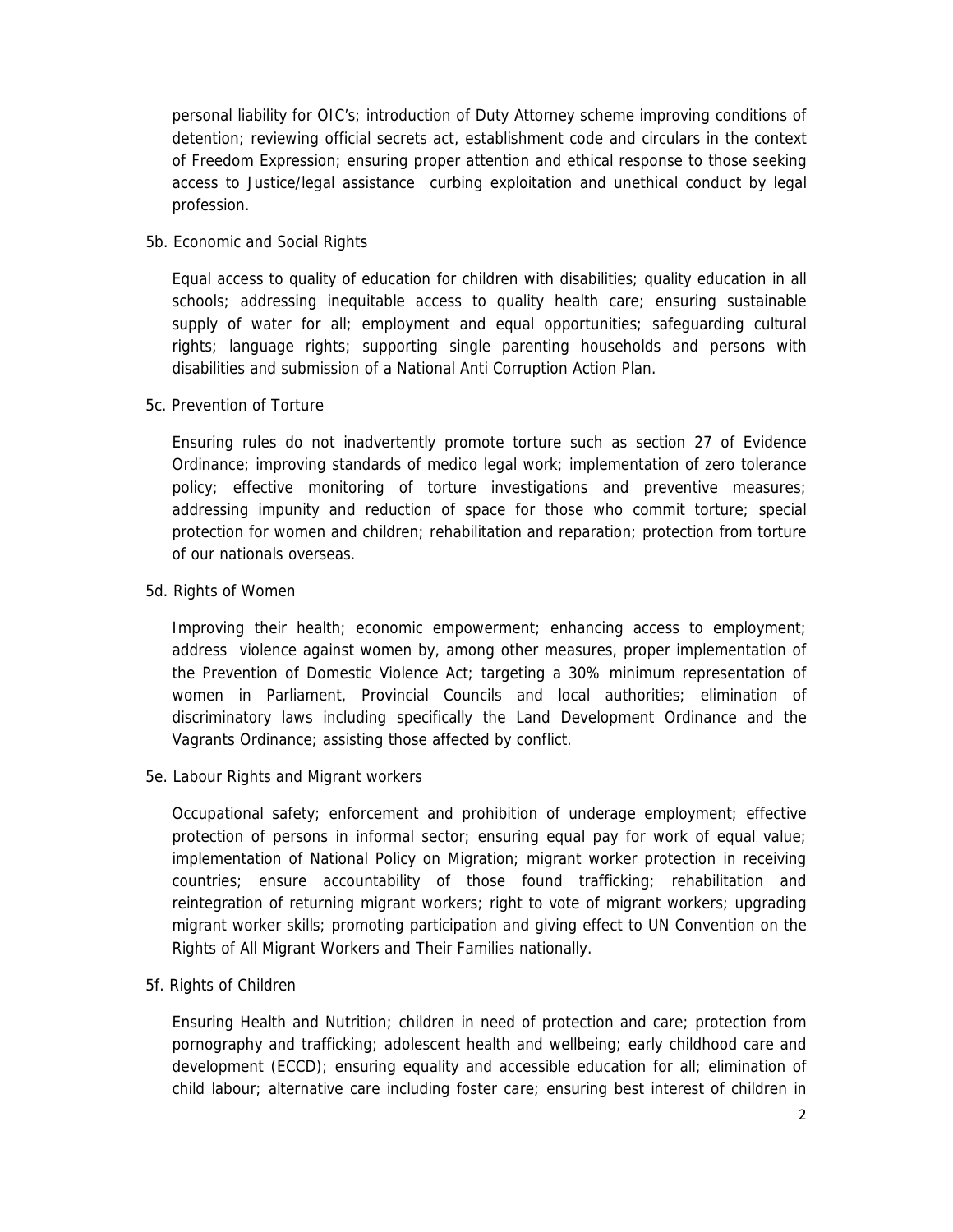placements and adoptions; monitoring and review system for children in placement including individual care plans with follow up; ensuring equal rights for non marital children; right to leisure.

## Best practices, enhancing cooperation for the promotion and protection of human rights

6. The context of Human rights in Sri Lanka should be seen with the end of armed conflict in 2009 and the efforts to rebuild alongside these efforts to develop the country rapidly. A clear focus on human lives entails a fuller understanding of the coverage of human rights, including concern with food, health care, access to education, nutrition, livelihood, shelter, water, sanitation and other elementary ingredients of human lives providing equal rights and change for citizens. **Access to Justice for citizens is central in a focus on human rights**.

6a. Our laws are underpinned by hallowed notions of Dharma and Justice which provides the heart and an opportunity to mingle and spiritualise with the law We are driven by notions of human security which involves protecting people from critical and pervasive threats and empowering people to take charge of their own lives. Human security emphasizes that people must be protected when facing sudden and profound reversals in economic and social life. In addition to "growth with equity," human security is equally concerned with "down-turns with security." In the absence of safety nets, people face critical and pervasive in-securities in situations of sudden downturns. We recognize needs of persons in communities who lack and need freedom and choice due to their particular context of existence. These include single parenting, being economically active but poor or being extremely poor, facing discrimination on account of belonging to sections of ethnic communities who may have contested the state militarily or by virtue of caste distinctions or living within and among underserved regions and communities. Poor and disadvantaged people do not make use of laws, rights and government services because they simply do not know about them. Those who are subject to grievances cannot seek remedy unless they are aware that such a remedy exists. Needs when voiced and addressed empower people. Empowerment expands people's capabilities and choices. Co-operation, improves intercommunal interaction; enhances equity in terms of income, capabilities and opportunities; ensures sustainability meeting the needs of the present generation without compromising the ability of future generations to be free from poverty and deprivation; generates income security where citizens are free from threats such as disease, repression or sudden harmful dislocations in their daily lives. Within rural communities, those handicapped by classifications referred earlier are challenged in relations when attempting to communicate their needs for responsive actions by duty bearers. The concern thus for access to justice ought not to be, the exclusive concern of only judges and lawyers. Change requires auditing the system from– physical accessibility to differently enabled persons, the litigant's access to information about cases, language comprehensibility and cost efficiency. On the whole, going to the law is like going to Banaras or Mecca: a Will has to be written out because litigation often lasts beyond your life-time and Astrologers alone can hope to anticipate its fate. Access is negated where the system is expensive; and the poor are priced out of an archaic system whose doors open only to a select group. Our legal system is at times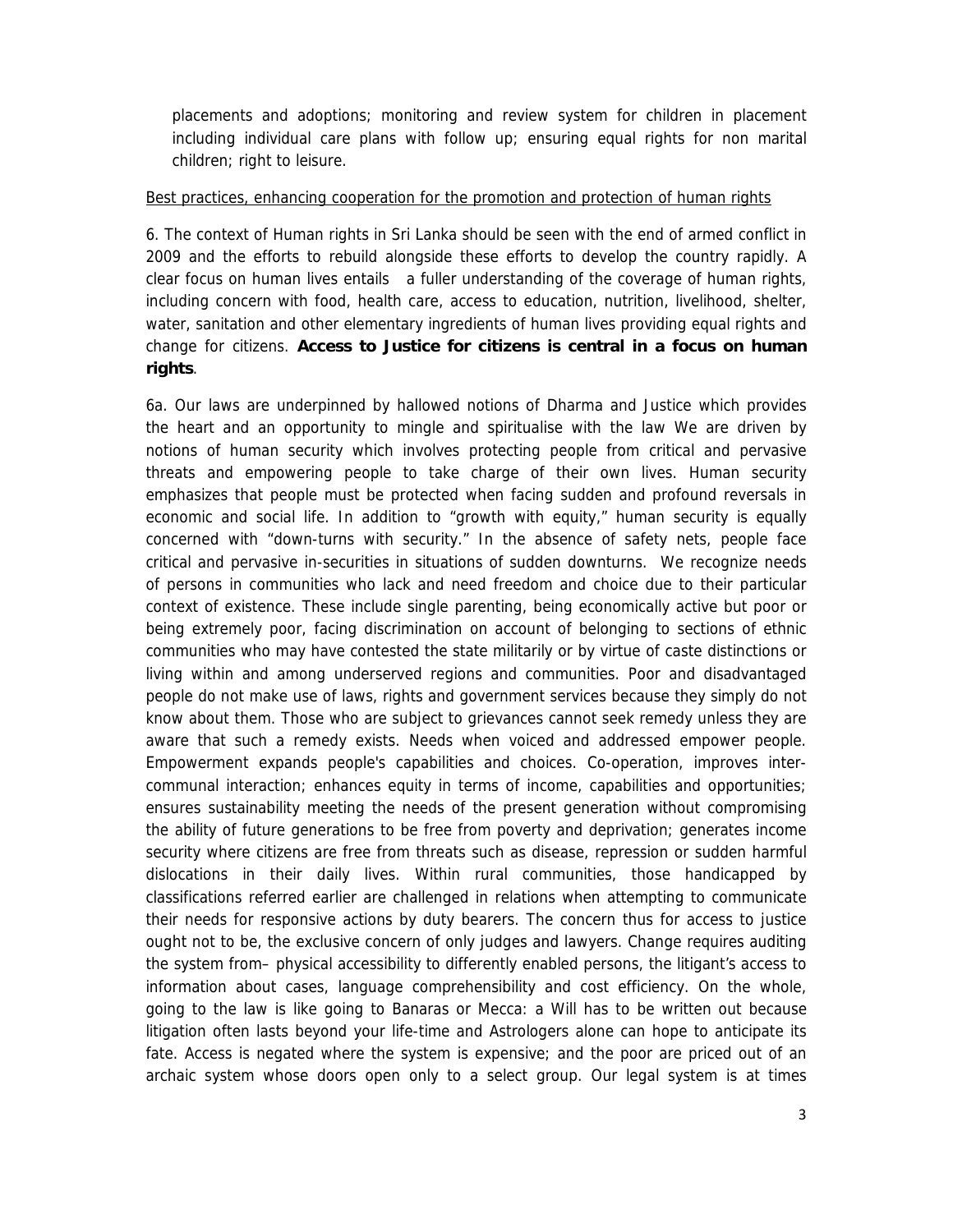beyond the common person. It remains alien and unintelligible without the aid of the Bar, which has a professional monopoly over jurisprudence. The economically and socially disadvantaged sections, therefore, do not in that sense "access" the legal system to seek redress. They are drawn into it unwittingly in situations of conflict with the law, as complainants, suspects or defendants. This is a hall mark of the current Poor law system in the country referred to in detail below. These situations accentuate the denial of access to justice, to basic legal services, resulting in grave violations of their liberty while occasionally consigning ethics of lawyering to ash.

6b.The approach to reform of the legal system must proceed on a premise of an engineering project and not mere tinkering. We need to examine the application of monetary bail bonds and sureties in relation to the economic status of the accused, the functioning of custodial institutions that hold vagrants, mentally ill, sex workers and women and children in prisonlike conditions; open violation of Court orders, the illegal use and cynical disregard for the law.

6c. The Bar Association representative of the profession is a public institution committed to public justice and pro bono public service. A lawyer is thus a representative of clients, an officer of the legal system, and a public citizen having special responsibility for the quality of justice.

6d .Legal services could experiment working on the pattern of neighbourhood law offices located in the community, employing legal service providers belonging to different disciplines to coordinate with other agencies including government offices, police, the courts and the various commissions. They could depute such staff and paralegals or law students to visit these offices, police stations, prisons and other custodial institutions to ascertain the details of those in need of legal assistance and help set legal processes in motion and act as advice centres that could be accessed at any time of the day. Duty Attorneys would also play a role.

6e. The National Human Rights Commission to plays a crucial role in the enabling framework for access to justice. The statutory functions include to inquire into, and investigate, complaints regarding procedures, with a view to ensuring compliance with the provisions of the Constitution relating to fundamental rights and to promoting respect for, and observance of, fundamental rights; to inquire into and investigate, complaints regarding infringements or imminent infringements of fundamental rights, and to provide for resolution thereof by conciliation and mediation in accordance with the provisions hereinafter provided; to advise and assists the government in formulating legislation and administrative directives and procedures, in furtherance of, the promotion and protection of fundamental rights; to make recommendations to the Government regarding measures which should be taken to ensure that national laws and administrative practices are in accordance with international human rights norms and standards; to make recommendations to the Government on the need to subscribe or accede to treaties and other international instruments in the field of human rights; and to promote awareness of, and provide education in relation to, human rights.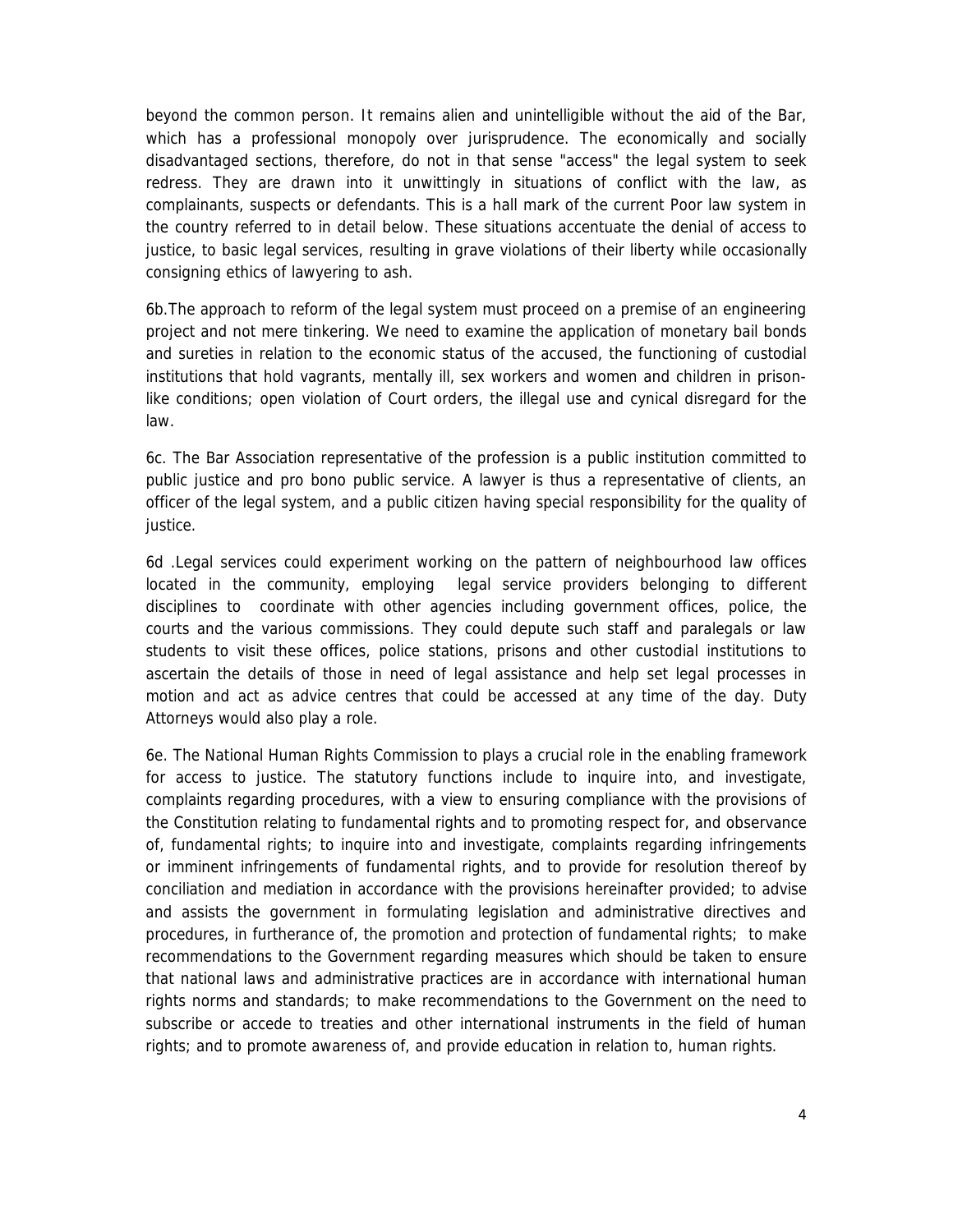The Commission has the following powers: investigate, appoint such number of sumcommittees at Provincial level, as it considers necessary to exercise such powers of the Commission; intervene in any proceedings relating to the infringement or imminent infringement of fundamental rights, pending before any court, with the permission of such court; monitor the welfare of persons detained either by a judicial order or otherwise, by regular inspection of their places of detention, and to make such recommendations as may be necessary for improving their conditions of detention; take such steps as it may be directed to take by the Supreme Court, in respect of any matter referred to it by the Supreme Court; undertake research into, and promote awareness of, human rights, by conducting programs, seminars workshops and to disseminate and distribute the results of such research; award in its absolute discretion to an aggrieved person or a person acting on behalf of an aggrieved person, such sum of money as is sufficient to meet the expenses that may have been reasonably incurred by him in making a complaint to the Commission under section 14.

During the period of 40 years that commenced with the Republican Constitution of 1972 Sri Lanka has followed a policy of rapid economic development coupled with a guarantee of legal justice but minus a foundation of social justice. This has been akin to building a house without a foundation. It is to this foundation that we must now turn with full awareness that this society lacks a social policy that promotes equal opportunities to all its citizens. What is currently in place as a social policy is the colonial Poor Law system which adopts a three pronged approach to social problems composed of the criminal law; legal and administrative office based remedies provided by social services and probation and a massive voluntary residential care sector for institutionalizing the rejects of society.

The Human Rights Commission is called upon to react to the symptoms of such a society. Such reactions will not address the root causes of social injustice which are both social and political. Whilst accepting the universality of human rights standards as a member of a civilized community of nations the Commission cannot postpone the task of engaging the citizens of this country in creating the space for their natural and organic growth under Sri Lankan skies. The very language of human rights has to be liberated from legal and technical jargon of experts and replaced with the authentic experiences and voices of the displaced and suffering people. Rights will be determined by the health of human relationships at every level rather than by any abstract standard crafted at an international conference. As a young institution the Commission has to search for and find its roots within Sri Lankan soil and within the hearts and minds of Sri Lankans. The NHRI should not become another Police Station. The NHRI should in the performance of its functions become the representative of the poor, marginalized or vulnerable. International opinion and gradations will have their place within the global scheme of things but they are only reflective of local conditions and aspirations. The Commission has to revert to the source – the real thing and not be pre-occupied with commentaries and judgments given elsewhere. It must be present at grass roots level and in neighborhood law offices mediating and advising parties to conflicts and disputes.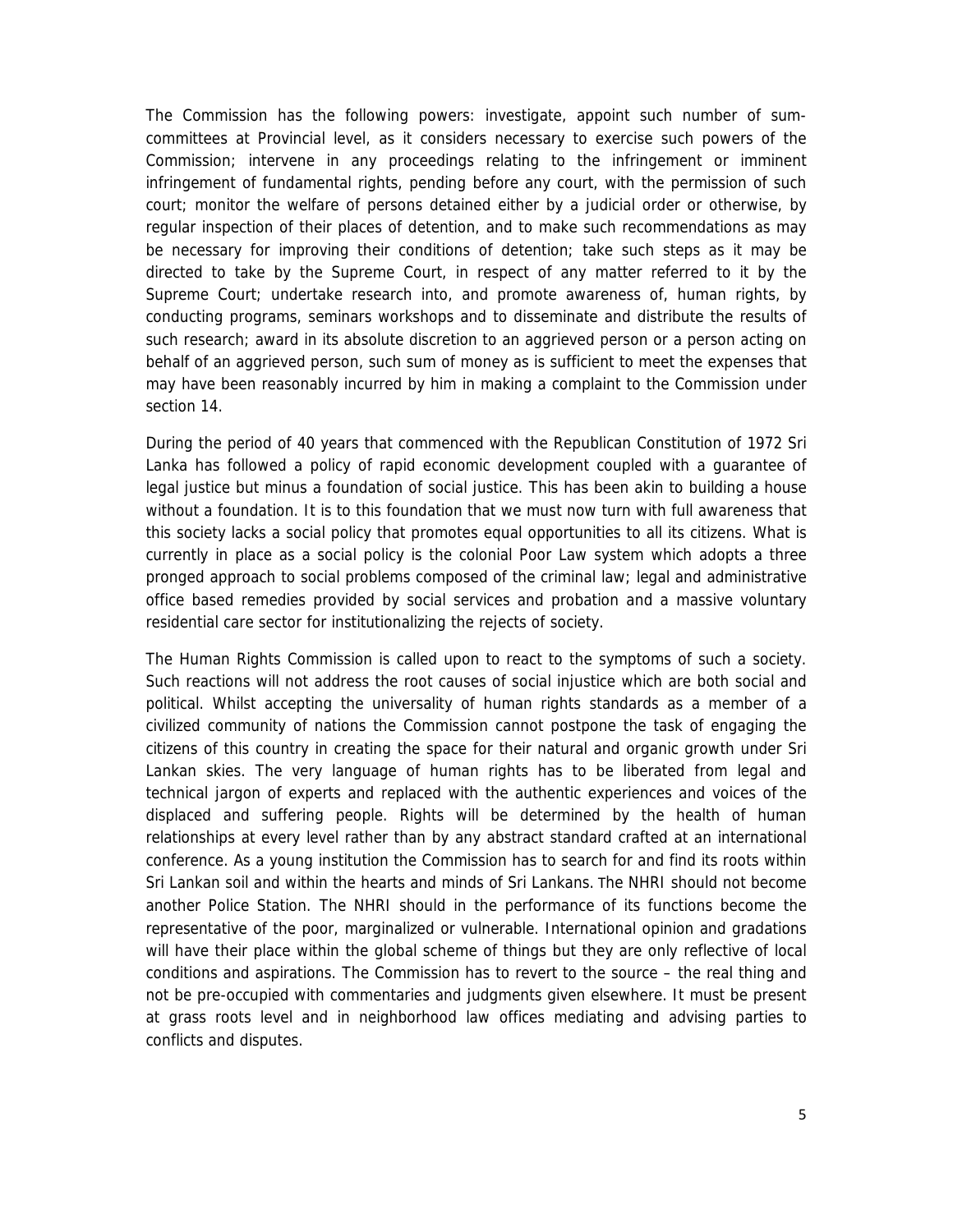6f. The quality Human Rights organisations provide as stakeholders to advocacy are knowledge of the law and precise grasp of institutional procedures accompanied by precise description of legal obligations. They cannot afford to stand on the edge of events or be seen give themselves up to the forces of polarization and put loyalty to the cause before accuracy.

## Observations on Voluntary commitments and pledges made by Sri Lanka

Our observations should be read with salient aspects of the National Human Rights Action Plan highlighted in 4 above given reference as NHRAP below.

7a. Drafting a constitutional charter on human rights- NHRAP Activitiy – Review the Report of the Committee appointed to draft a Bill of Rights

7b. A Witness and Victim Protection Bill will be introduced in Parliament shortly-

NHRAP Activity – Expedite enactment of Witness and Victim Assistance and Protection Bill having incorporated amendments proposed by the Supreme Court, Inter-Ministerial Committee and the Parliamentary Consultative Committee on Justice and Law Reforms

7c. Improve and upgrade detention facilities-urgent action required to be read with observations below in 7.A19;NHRAP Activity –Amend Prison Regulations to ensure accused and convicted persons are housed separately; Review to identify changes necessary to upgrade prison facilities; make budgetary allocation; Formulate schemes for reformation and rehabilitation of prisoners; Related activities also contained in CPR chapter, see Focus Area 18 (Access to Justice)

7d. Improve the capacity of the police in carrying out investigations, with additional training in interrogation and prosecution- NHRAP Activity: Review syllabus of Police Dept and three Armed Forces; improve existing programmes to create awareness and attitudinal change regarding human rights; Continuously monitor training programmes to determine efficacy and recommend improvements; Capacity building of enforcement officials in HR standards, proper process for arrest and detention, modern interrogation techniques: Provide police facilities and technical assistance to conduct investigations in keeping with HR standards.

7e. Empowerment of women and women's rights and gender equality at national level through the Ministry of Child Development and Women's Empowerment as well as other national mechanisms. Consensus on solutions to - Discriminatory Laws against Women- e.g. property laws, The Vagranranc Ordinance is discriminatory in particular as women over 18 cannot leave remand homes without a guardian despite completing their sentence; Poor women and access to justice – There are many un convicted women remanded in state homes who are victims of crimes or are wrongfully convicted for their husbands' crimes. These poverty stricken women do not have adequate legal representation as they cannot afford it; Institutionalized women- Many women within state run remand homes are victims of crimes and are not offenders themselves. There are a number of cases where women in these remand homes are abused physically and mentally. There is also the pressing issue of children of remanded women being taken away at age 5 which goes against the child's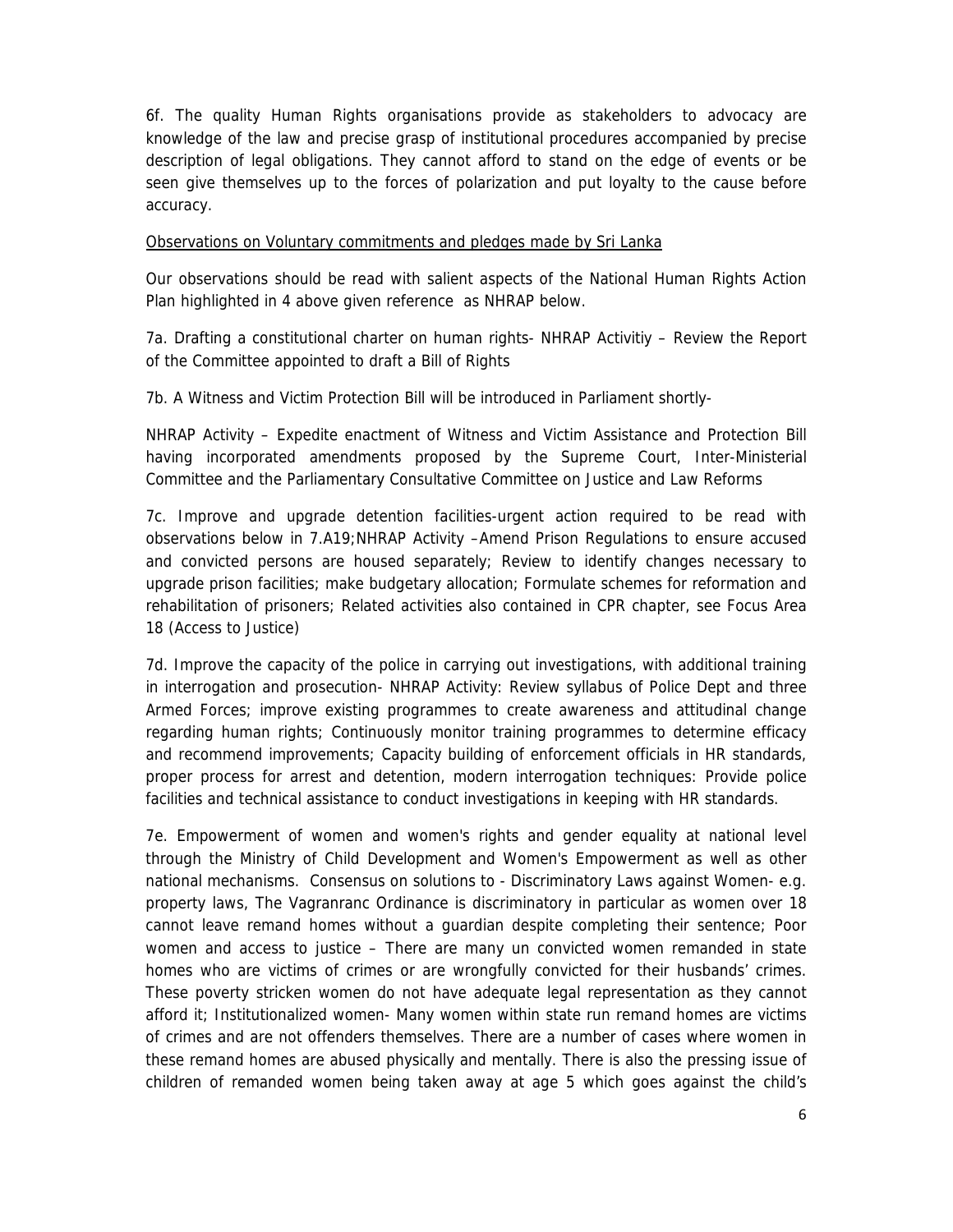rights convention as every child has the right to be with his or her parent ; Enhance administration and coordination among key institutions .NHRAP Activity: Review existing legal regime and social issues to identify causes for violence against women; identify implementation gaps; introduce necessary changes ;Module on laws on VAW to be introduced in training for all involved in law enforcement – police officers, judicial officers, medical officers and health workers, social workers, and other relevant officials; Police Women and Children's Desks – strengthen with adequate resources and trained staff; establish coordination mechanism between MCDWA and WCDs which includes community outreach and psychosocial support; Implement Plan of Action on Prevention of DV Act; Introduce/implement Anti-Sexual Harassment Policy in government sector and private sector institutions, including a grievance mechanism; Legal reforms:a. Amend Third Schedule of Land Development Ordinance, b. Review Vagrants Ordinance and develop measures for social reintegration and upliftment of detained women,c. Implement Report of MoJ Committee on Family Law Reforms, Women affected my armed conflict –continue effective implementation of government plans for reintegration of ex-combatants to ensure proper reintegration of female ex-combatants, Formulate policy on war widows – mapping of geographical areas and needs assessment.

7f. Safeguard and advance the rights of children through national mechanisms. NHRAP Activitiy-Chapter on Rights of Children. )– We also note sterling recommendations in Supreme Court case number (SC FR 335/2010) to ensure that state run Remand Homes are able to ensure the "safe custody" of children placed there by courts and that they are organized to meet the educational/recreational and social needs of children. The scope of this inquiry is currently limited to the Girls Remand Home at Ranmuthugala and the Boys Remand Home at Makola .It requires - Establishment of a 24 hour hotline for linking hospitals, police stations, probation officers and places of safety within the WP, Providing information to Magistrates on the available places of safety within each Magistrate Division to ensure suitable placements of children, Appointment of 2 Coordinating Probation Officers to the two Remand Homes for implementation of legal and social services without delay, fixing a deadline after which the Western Province will stop receiving children from other Provinces. This was done by a Court order made on February 28, 2012. Accordingly other provinces have now been given a grace period of 12 months for setting up their own Remand Homes to accommodate children from their province. The deadline is now set at March 31, 2013. Already the Court has issued a broad direction to the Chief Secretary WP to "secure necessary human resources for the proper function of the Department". This has been interpreted by the provincial administration as extending to the development of a human resource development plan to move services in the direction of professional social work, effective for the purpose of mobilizing resources for children. This intervention by the Supreme Court must be considered one of the first indications of a readiness on the part of the judiciary and administration to work together and challenge structures of apathy and neglect within the decision making processes of the state. For too long the issues of child abuse and delinquency have been regarded as problems 'out there' in society for which the state can offer remedies. The new developments indicate recognition of secondary victimization as an issue for which the state is responsible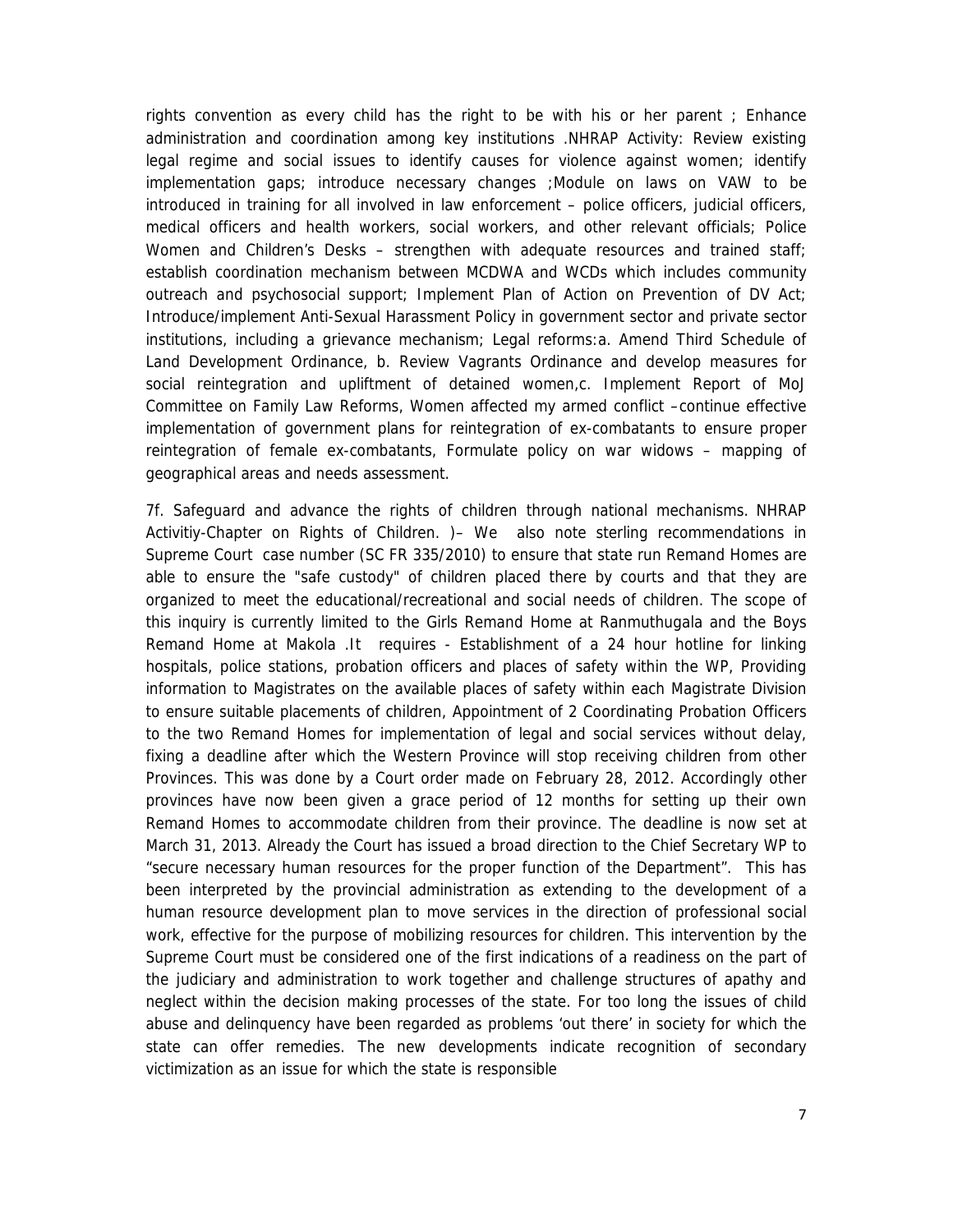7g. Introduce changes in both formal and non-formal educational systems to introduce and/or further develop the human rights content within these programmes with a view to nurturing a culture of human rights in society-NHRAP Activity – Include HR education in school curriculum

Recommendations supported by SL

8.1. Continue to enhance the capacity building of its national human rights institutions with the support of the international community, including OHCHR, and seek the effective contribution of OHCHR to strengthen the NHRC-

NHRAP Activity: Amend HRC Act to require HRC to publish annual report within  $1<sup>st</sup>$  quarter of each year to be posted on HRC website documenting: HR status in SL in preceding year; action taken in discharge of its duties; research findings; Amend HRC Act to provide for HRC to refer to AG to consider possibility of prosecution in High Court when HRC recommendation is not implemented without valid reason; Evaluate need for cadre expansion and do so if necessary; Provide for secondment of AG Dept. officers to function in legal/inquiry divisions of HRC; Establish mechanism of cooperation with civil society; Establish coordination mechanism between HRC and government agencies and other Commissions ;Establish regional advisory committees comprising of civil society members to assist regional HRC offices; Strengthen mandate and focus of HRC on torture to ensure ithas necessary resources to function effectively and independently, conducts constant monitoring of investigations into allegations of torture and ill treatment committed by law enforcement officials, takes necessary preventive action, Establish 24 hour dedicated call centre to received HRC hotline complaints with quick and effective follow up 'Introduce surprise visits to places of detention out of office hours

8.2. That civil society organizations, including those from multi-ethnic communities and conflict affected areas in Sri Lanka's north and east, be involved in the follow-up to the UPR process- CHA stands ready to support such efforts.;

8.3. Implement the recommendations of the Special Rapporteur on the question of torturethis we believe requires focus;

8.4. Ensure a safe environment for human rights defenders' activities and that perpetrators of the murders, attacks, threats and harassment of human rights defenders be brought to justice-a combined view from HRC /IGP may assist.;

8.5. Increase its efforts to further prevent cases of kidnapping, forced disappearances and extrajudicial killings; ensure that all perpetrators are brought to justice; and enhance its capacity in the areas of crime investigations, the judiciary and the NHRC, with the assistance of the international community-same as above.; NHRAP Activity –Review of legislation regulating care and protection of different categories of persons in state custody/detention with view to more systematic ascribing of personal liability of perpetrators; Monitoring complaints including follow through of such complaints where personal liability has been found.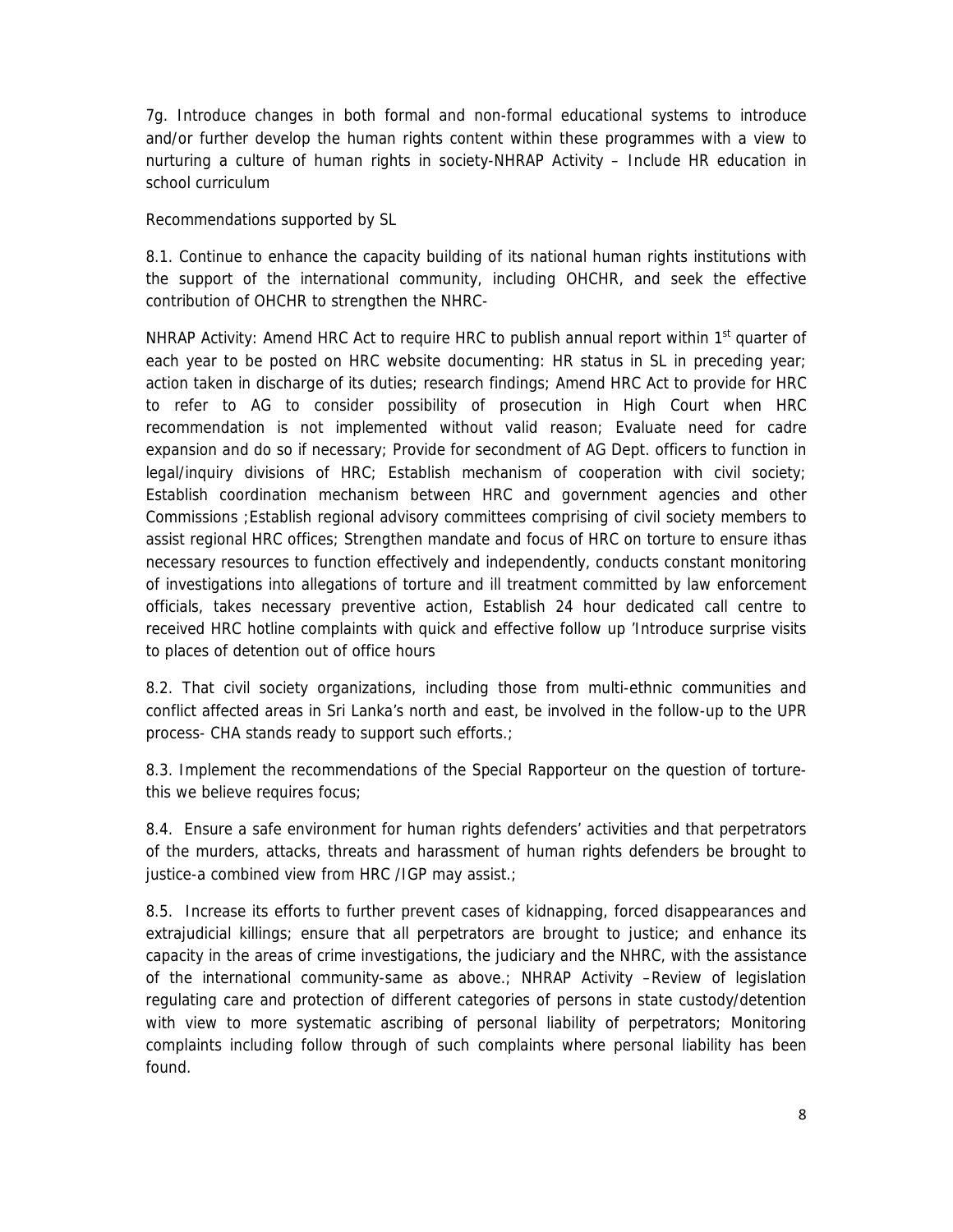8.6. Increase its efforts to strengthen its legal safeguards for eliminating all forms of ill treatment or torture in the prisons and detention centres-Prison reforms are underfoot, we could also take note of recommendations such as - Rehabilitation and re-integration of prisoners and remandees - One method of assisting released prisoners is providing them with loan opportunities with the collaboration of banks. A support system for rehabilitation which introduces vocational training and counseling for prisoners as well as a mid-way house once they have left prison will assist ex-prisoners to reconnect with society and prevent them from engaging in further criminal activity. Provisions can be set in place for prisoners 3-6 months before they are released; Introducing a process of Accountability – Civil society could play a role as facilitator of this process. The gaps in prison authority, justice system can be addressed as sectors of relevant departments and ministries collaborate on a method of reporting and accountability. The Human Rights Commission (HRC) must scrutinize case management by the Correctional system and identify problems, issue recommendations with coordination between stakeholders and civil society. It is important that the Chief Justice and the Minister of Justice is informed on all reports received by HRC. Prison authorities must make note of the date of departure of all imprisoned or remanded to address the issue of no date cases and avoid indefinite remand. Daily record of this must to be sent to HRC; Improving Coordination between institutions and stakeholders –A suggestion has been made for the HRC to set up a new wing in regarding the 'Rights of Prisons and Prisoners' and engage in consultations with the Chief Justice, the Minister of Justice and the Minister of Prison Reforms to work on structures for implementing prison reforms; Effective forums/Prison Working Groups– The HRC should call meetings with stakeholders and key institutions including the Attorney General, IGP and other Government and Judicial Departments. A People's Forum involving Civil Society can also be carried out; Facilitate a change in attitude-The current attitude of magistrates and police must be changed. A new focus on the productive use of prisoners must be implemented to build a new idea of 'reform and not retribution'. The current mentality of the prison system is guarding rather than the development and transformation of prisoners. A mechanism to increase the number of welfare officers and introducing effective counseling schemes will empower prisoners and remandees to become productive members of society. A Media campaign to start to promote issues can be used to change the attitude of the general public towards prisoners as write ups/articles on these issues can be published in various newspapers including Sinhalese and Tamil papers.

NHRAP Activity – Torture chapter 7.1.a – 7.1.b

8.7. Adopt measures to investigate, prosecute and punish those responsible for serious human rights crimes such as enforced disappearances, in accordance with international norms and in a transparent manner- a combined view from HRC /IGP may assist;

NHRAP Activity – Torture chapter 7.1.c

8.8. Enter into further agreements with countries hosting its migrants workers-the National Human Rights Action Plan has very valuable interventions;

NHRAP Activity – Migrant Workers chapter 5.1.a (first activity)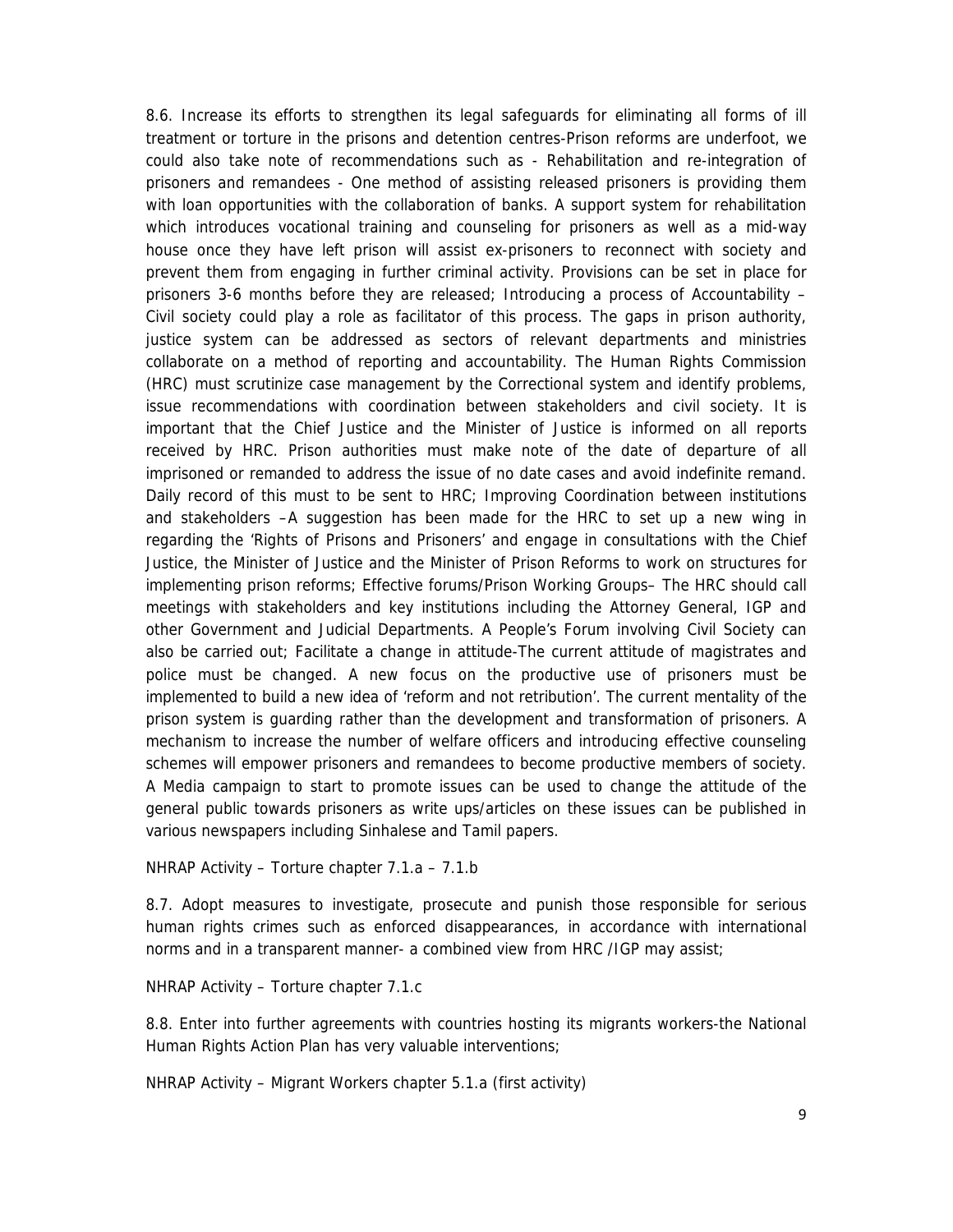8.9. Continue to strengthen its activities to ensure there is no discrimination against ethnic minorities in the enjoyment of the full range of human rights, in line with the comments of the Committee on Economic, Social and Cultural Rights, the Committee on the Elimination of Racial Discrimination, the Committee on the Rights of the Child, and the Committee on the Elimination of Discrimination Against Women (Mexico)-. The Draft National Policy on Reconciliation from the Office of the Advisor on Reconciliation to HE the President has a response.

Our observations- Discrimination against the Tamil population which is seen to lie at the root of the three-decade conflict has been attributed to the struggle between a majority community and a minority community, where the latter seeks space to operate within a larger polity. The notion of democracy dictates that a balance must be achieved for this in a manner that is not at the expense of any community.

The balance to be found would need to be premised upon the common need for integration. In negotiating such a balance, trust is a prerequisite. There currently exists a trust deficit which has contributed to the view that, as the minority moves towards advocating geographical separation, any concession by the State will be detrimental to the majority community. Conversely, the Tamil minority is labouring under a lack of confidence and trust as a result of failed aspirations and expectations.

Sri Lankans are subscribed in form to a democratic framework based on equality. But the reality is that the Sri Lankan polity has consciously reverted through both constitutional and legal changes to a competing feudal value system based on patronage. Patronage and loyalty was the organizing principle of both Sinhalese and Tamil social systems for centuries prior to the British led changes in the 19th century – notably the Colebrooke – Cameron Reforms of 1833. While caste has been deprived of its economic significance it remains the fundamental principle of belonging within families and communities at a social and psychological level. Not addressing this reality runs the risk of it remaining as a core value – latent and hidden but potent as ever. This relates to the root causes mentioned below – and the need for a new analysis of all forms of hidden forms of structural discrimination within society. True equality requires all forms of discrimination to be placed on the table to be dealt with through a new social vision and a social policy. It must be mentioned that the Indian Independence struggle placed the internal caste problem within society at the heart of its challenge to the status quo. The Sri Lankan independence movement by-passed this issue altogether. The late colonial leadership found it expedient to reject caste in public and use caste connections and loyalties in private. ). It must be acknowledged that Sri Lankans are searching for an alternative to force and violence which has dominated our political platform since the end of the irrigation civilization in 1215. It is important to honour this search and recognize its historical dimension.

NHRAP Activity – ESCR chapter, 6 and 7 (includes implementation of Official Languages Policy)

8.10. Take measures to safeguard freedom of expression and protect human rights defenders, and effectively investigate allegations of attacks on journalists, media personnel